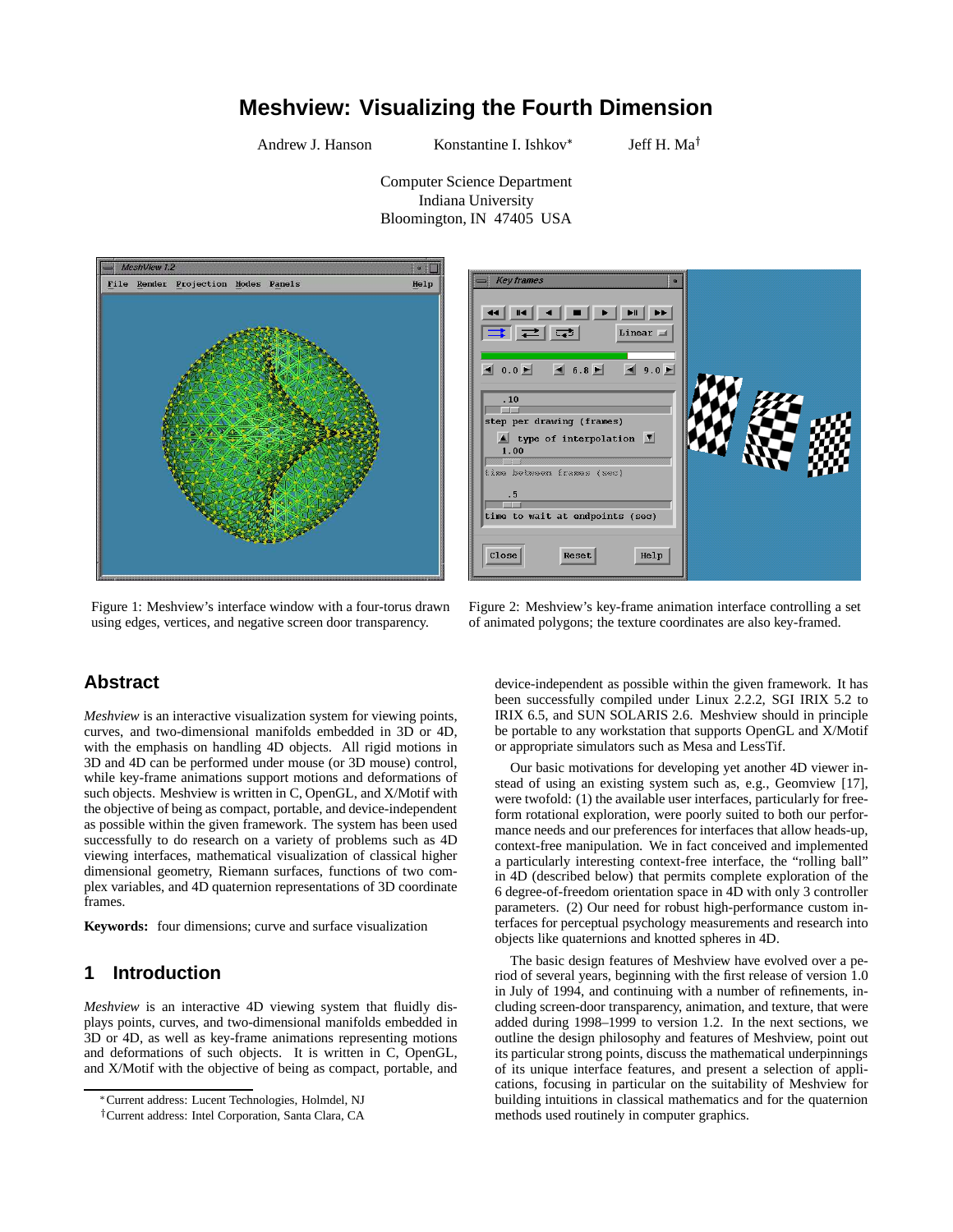## **2 Design Features of Meshview**

The adjectives giving the overall goals of the design include:

- *Fast and general*. Use display lists in OpenGL. Enhance the Geomview/OOGL MESH and OFF file formats. Support color per object or color per vertex.
- *Small*. Keep as simple and independent as possible.
- *Portable*. Restrict to C, OpenGL, and X/Motif.
- *Freely distributable*. Non-proprietary.
- *Support document generation*. A straightforward image file generator is provided, and the state of any screen is easily saveable as a "setting" file for later restoration or refinement of a view.

The principal features of the design are:

- **Flexible file format.** Reads extensions of the Geomview/OOGL MESH, OFF and LIST file formats, plus its own enhancements FRAMES, DOT, and LINE.
- **Interactive examination support.** Rotates/translates/scales objects in 3D and 4D interactively under mouse control using the 3D and 4D rolling ball models for rotations.
- **Momentum.** The momentum option is available on all motions.
- **Drawing options.** Optionally draws faces, edges, vertices, normals, palette, unit sphere, the lighting vector, and a reference set of 4D axes.
- **Pseudocolor palettes.** A wide range of color palette options for 4D depth color coding a provided based on the NCSA palette library.
- **Geometry locator panel.** An interactive parametric space "picker" (or point locator) is supplied for any MESH file or list of MESH files. Any individual mesh in a set can be selected in turn.
- **Quaternion rotation panel.** Quaternion multiplication is isomorphic to multiplying a unit vector in the three-sphere  $S<sup>3</sup>$  by an orthogonal  $4 \times 4$  matrix that can be derived directly from rotations acting on the 3D coordinate frame. This panel visualizes the change in orientation of the 3D frame, the unit quaternion to which it corresponds, and the action of the corresponding quaternion multiplication on the 4D object in the main window (which is not simply related to a 3D rotation).
- **Preservation of state.** System state is saved for later recovery, including current 3D and 4D viewing matrices, the camera setting, background color, light direction, and rendered ppm image of the current scene. This is useful for reconstructing the state of an illustration for a publication.
- **Restoration.** Loads palettes and saved system states.
- **Face shading options.** Surface facets can be flat shaded, smoothly interpolated, depicted with one color on both sides, depicted with two different colors for front and back surfaces, or textured. In addition, any arbitrary palette can be used to color code the 4D depth of each point in the current 3D projection: this is useful when rotating objects in 4D.
- **Projection options.** Both 3D and 4D permit perspective (polar projection) and orthogonal projection.
- **3D context can be disentangled.** Meshview supports a choice between applying the 4D rolling ball to the current screen coordinates of the object's 3D projection ("contextfree," the default), or applying to the object's local 3D coordinate system context (using the "axes" display to help show the context). The latter is useful for looking at different sides of the object's 3D projection while performing a 4D rotation. This is especially useful for the 2D mouse interface.
- **Sample data.** The release includes a selection of example geometry files, including the 4D flat torus, Steiner surface (RP2 embedded in 4D), 4D Fermat surfaces and much more. (See the README file in the data directory for details, and see the color page of this article for examples.) A selection of short programs for generating such files is also available.
- **Help.** A simple online help file to remind the user of keyboard shortcuts and interface options is provided.

# **3 Fundamental Methods.**

**3D/4D Rolling Ball.** The 4D rolling ball formula was derived in [4], and this is the method implemented in Meshview for both for the 2D mouse and the 3D mouse on the desktop. The remarkable property of this algorithm is that 4D orientation control requires exactly three control parameters, thus making it usable for a standard mouse with two buttons switching from  $(x, y)$ -plane control to  $(x, z)$ -plane control, and making it ideally suited to the "flying" mouse" or CAVE "wand" 3-degree-of-freedom user interface devices. Let  $\vec{X} = (X, Y, Z)$  be a displacement obtained from the 3-degree-of-freedom input device, and define  $r^2 = X^2 + Y^2 + Z^2$ . Take a constant  $R$  with units 10 or 20 times larger than the average value of r, compute  $D^2 = R^2 + r^2$ , compute the fundamental rotation coefficients  $c = \cos \theta = R/D$ ,  $s = \sin \theta = r/D$ , and then take  $x = X/r$ ,  $y = Y/r$ ,  $z = Z/r$ , so  $x^2 + y^2 + z^2 = 1$ . Finally, rotate each 4-vector by the following matrix before reprojecting to the 3D volume image:

$$
\begin{bmatrix}\n1-x^2(1-c) & -(1-c)xy & -(1-c)xz & sx \\
-(1-c)xy & 1-y^2(1-c) & -(1-c)yz & sy \\
-(1-c)xz & -(1-c)yz & 1-z^2(1-c) & sz \\
-sx & -sy & -sz & c\n\end{bmatrix}
$$

The 3D rolling ball method is correspondingly used for 3D orientation control; it is basically the same formula except simplified by setting  $z = 0$  and reducing the matrix to 3  $\times$  3.

# **4 Geometry**

Meshview data formats are strongly influenced by the OOGL (Object Oriented Graphics Language) file format used by Geomview [17], but circumstances and practical experience with complex geometries led us to deviate from strict adherence to the OOGL format.

Meshview 1.2 now supports MESH, OFF, LIST, FRAMES, DOT, and LINE formats. MESH, OFF and LIST are very similar to the OOGL file formats. The OOGL formats are not fully implemented (e.g., there is currently no support for files with more than 4 dimensions), but on the other hand several enhancements have been added. The FRAMES, DOT and LINE formats are specific to Meshview, where the FRAMES format is used for key frame animation, and DOT and LINE are used to display dots and lines respectively.

The overall syntax is quite straightforward, and is documented in an accompanying README file that we cannot describe in detail here due to space limitations. The data files are composed of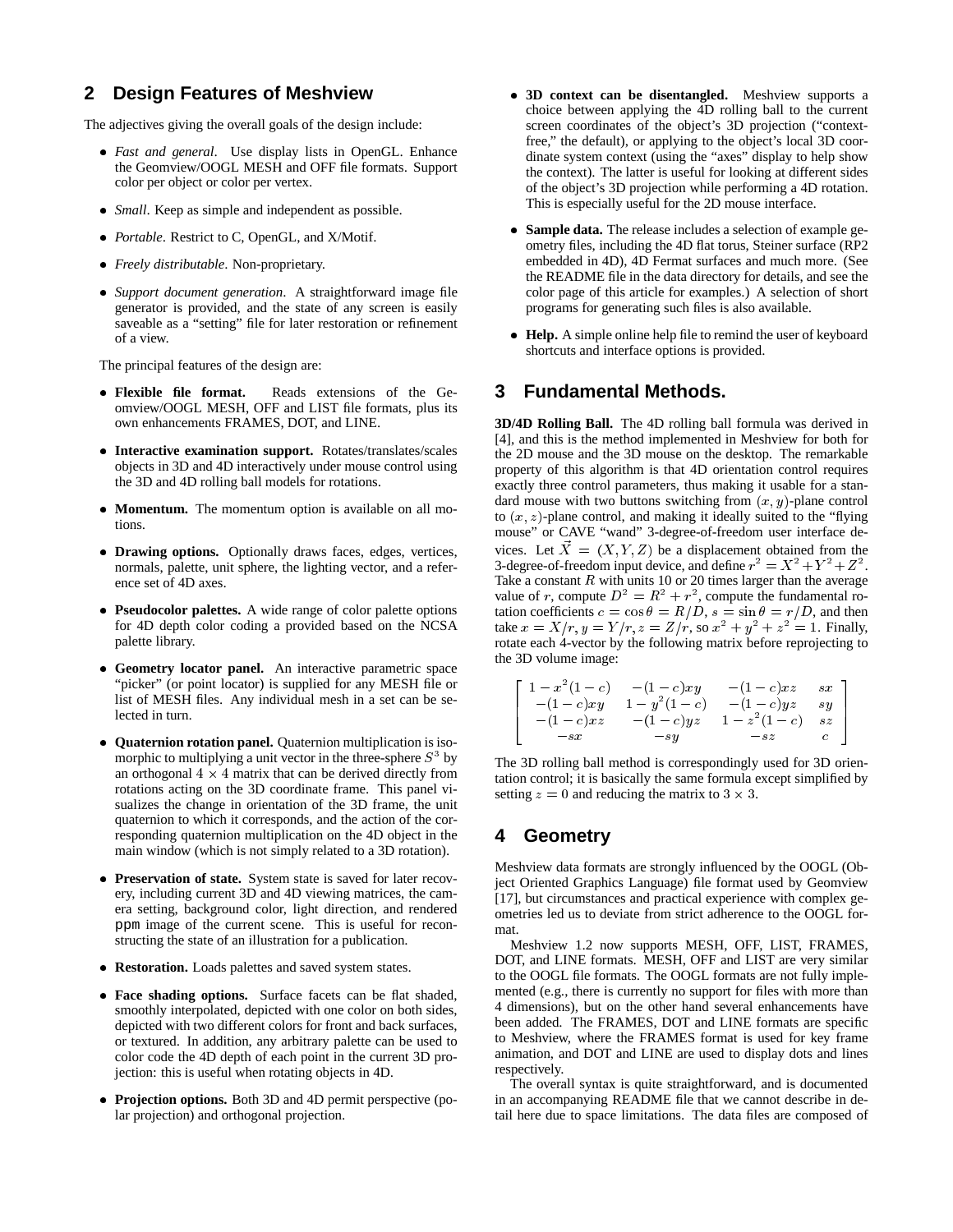lists of points in 3D or 4D, various color attachments, and texture coordinates, all of which get translated in the implementation into the obvious OpenGL representations.

# **5 Selected Controls**

Below we present a selection of the possible controls in Meshview;  $(u, v)$  denotes the incremental mouse coordinates.

| 3D viewing:        |                                                    |
|--------------------|----------------------------------------------------|
| leftbutton         | 3D rotation (3D rolling ball) $R3(u,v)$            |
| middlebutton       | 3D translation in x-y plane $T3(u, v, 0)$          |
| rightbutton        | 3D translation along z axis $T3(0,0,-v)$           |
| Shift+right        | 3D rotation around z axis R2(u)                    |
| 3D lighting:       |                                                    |
| $Ctrl + left$      | 3D rotation (3D rolling ball) $R3(u,v)$            |
| Ctrl+middle        | 3D rotation around z axis R2(u)                    |
| 4D viewing:        |                                                    |
| Shift+left         | xyw rotation (4D rolling ball) $R4(u, v, 0)$       |
| Shift+middle       | xzw rotation (4D rolling ball) $R4(u,0,-v)$        |
| <key>r</key>       | Reset the 4D and 3D matrices and 3D                |
|                    | light direction, stop momentum.                    |
| <key>F3</key>      | (3D mouse) Toggles 3D mouse.                       |
|                    | * Left 3D mouse: 4D rolling ball                   |
|                    | * Middle 3D mouse: 3D orientation and              |
|                    | position                                           |
|                    | * Right 3D mouse: reset                            |
| Appearances:       |                                                    |
| $<$ Key> $1$       | both sides of face use same color                  |
| $<$ Key>2          | two sides of face use different colors             |
| $<$ Key>3          | 4D depth color coding                              |
| $<$ Key>4          | texture coding                                     |
| <key>5,6,7</key>   | screen-door off, positive, negative                |
| <b>Utilities:</b>  |                                                    |
| <key>f</key>       | toggle face drawing (default on)                   |
| <key>e</key>       | toggle edges                                       |
| <key>v</key>       | toggle vertices                                    |
| <key>n</key>       | toggle normals                                     |
| <key>u</key>       | toggle unit quaternion sphere                      |
| <key>p</key>       | toggle palette                                     |
| <key>1</key>       | toggle light ray                                   |
| <key>a</key>       | toggle 4D orientation axes                         |
| <b>Viewing:</b>    |                                                    |
| $Ctrl + p$         | 3D perspective projection (default)                |
| $Ctrl + o$         | 3D orthogonal projection                           |
| <key>w,x,y,z</key> | 4D projection along w(default), x, y, or<br>z-axis |
| $Shift+o$          | 4D orthogonal projection (default)                 |
| Shift+p            | 4D polar projection                                |
|                    |                                                    |

# **6 Applications**

Meshview has been used in our laboratory to examine objects and create imagery for journal articles since its conception in 1994. With the addition of further features such as stereo, key-frame animation, texture, and screen door transparency during the last year, many additional applications are possible. Among the specific applications for which Meshview has been employed in its bare or task-enhanced forms, we note the following:

#### **6.1 4D Mathematical Visualization**

The production of the video animation "knotˆ4" [15], which concerned the visualization of knotted spheres embedded in four Euclidean dimensions, generated a family of very interesting objects that begged to be explored interactively. Meshview in some sense was originally motivated by our need for our own customizable system for this purpose. As a result, some of the earliest models created for Meshview came from the film; a typical 4D "spun knot," that is not even knotted is shown in Figure 6. Many other "classic" 4D mathematical figures are in the Meshview geometry library, including the 4-torus (just the product of two circles) in Figures (1,3), and the crosscap/Steiner Roman Surface in Figures (4,5), which can in fact be rotated into one another in Meshview (a fact uncovered during the early work by Banchoff on 4D visualization — see [1]); the equations for both of these figures can be found in the classic book *Geometry and the Imagination* [16].

### **6.2 Complex Functions**

Some of the first author's earliest work on mathematical visualization started with attempts to visualize the Fermat surfaces [9, 10, 14], which are extensions of the Fermat-theorem equations to two complex variables of the form

$$
(z_1)^n + (z_2)^n = 1
$$

which are in effect the  $n$ -fold Riemann surfaces of the complex equation

$$
f(z) = (1 - z^n)^{(1/n)}
$$

Meshview provides any number of ways of exploring the 2D manifolds that result from solving these two real equations in four real variables and looking at projections of the natural embedding in four real dimensions. In Figure 9, we show such a surface colorcoded by the phase transformations from the fundamental domain; Figure 10 shows the same object with pseudocolor coded 4D depth. Figure 11 shows the two complex planes  $z_1 = 0$  and  $z_2 = 0$  superimposed on the  $n = 3$  Fermat surface. Solutions of the closely related equations  $(z_1)^m (z_2)^n = 1$  are shown in Figures 7 and 8.

#### **6.3 Quaternion Visualization**

The relation of 4D unit quaternions to rotations, orientations, and camera frame interpolation has been familiar to computer graphicists since their relevance was pointed out by Shoemake in 1985 [18]. Meshview was used extensively to create the figures and animations accompanying our research on mapping streamline orientation frames to quaternion spaces [11]. Subsequent research [5] employed Meshview as well to visualize the nature of optimal quaternion curves and surfaces corresponding to frame assignments for 3D curves and surfaces. Figures 12 and 13 show the quaternion form of several possible tangent frame assignments for a (2,3) torus knot; Figure 14 adds an actual quaternion surface representing the space of all possible such frames.

## **6.4 Context for Perceptual Experiments**

Meshview's basic facilities have been adapted to a series of experiments currently underway in the Perception/Action laboratory at the Indiana University Department of Psychology. The recently added key-frame animation and deformation capabilities are essential here; future work on the perceptual nature of 3D and 4D rigid versus elastic motion is planned in this context.

#### **6.5 Virtual Reality Features**

Several features of the current Meshview support desktop virtual reality functionality. On a stereo-equipped SGI, the system will bring up a stereo screen that may be viewed with Stereographics CrystalEyes equipment. Various parameters can be adjusted to the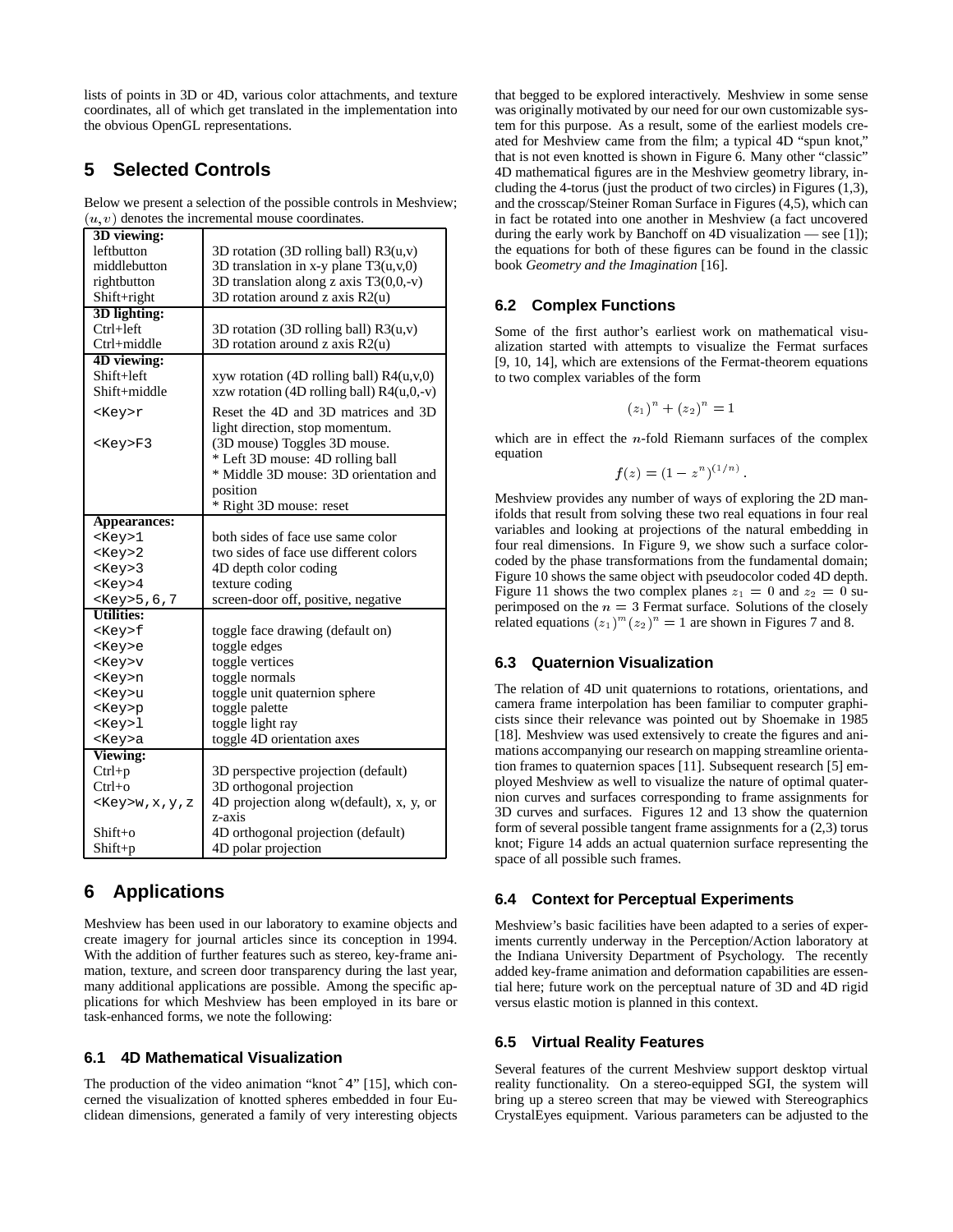user's taste. We generally assume a non-moving user so that headtracking, while feasible, is not a high priority in the unenhanced desktop system.

Perhaps of more interest is the support (implemented under IRIX 6.x, but not difficult in general) for the Logitech 3D mouse, which is a full six-degree-of-freedom device with four buttons. By employing the 4D rolling ball algorithm [4] in its purest form, the 3D position alone of the 3D mouse can naturally control all six rotation planes of a 4D mathematical object. This is accomplished by having  $(x, y, z)$ -motions rotate in the  $(x, w)$ ,  $(y, w)$ , and  $(z, w)$  planes, respectively, while "rowing" circular motions of the mouse position in the  $(y, z), (z, x)$ , and  $(x, y)$  planes, respectively, produce 4D rotations in the  $(y, z)$ ,  $(z, x)$ , and  $(x, y)$  planes themselves, exhausting the entire 4D orientation space. The motion of a single 3D point at the tip of the 3D mouse can thus be used to seek out any possible projection from 4D into 3D.

# **7 Conclusion and Future Work**

The Meshview system is a minimalist approach to a very flexible and full-featured utility for examining and building intuition about 4D structures, e.g., 4D geometry and topology, two complex variables, and quaternions. Its implementation strategy is to use only C, Motif, and OpenGL, thereby facilitating portability, maintainability, extensibility, and compactness of design. The supported data formats conform very closely to the OOGL formats implemented by Geomview [17], with a handful of extensions. A variety of desktop virtual reality techniques are incorporated, including the 4D rolling ball method for manipulating 4D displays, switchedfield Stereographics stereography, and the Logitech flying mouse. We anticipate a limited  $CAVE<sup>TM</sup>$  [3] implementation in the near future.

Future plans include a number of ambitious extensions to create robust and publicly available implementations of related highdimensional visualization techniques, including interactive 4D rotation and and volume rendering of 3-manifolds embedded in 4D [8], 4D renderings of 3D scalar fields [7], and automatic generation and fast interactive rendering of "thickened" 2-manifolds in 4D [6, 2]. Specific extensions involving quaternion visualization and quaternion frame optimization are also envisioned, including quaternion maps of streamlines and stream surfaces in the manner of [11], and the automatic generation of optimal tubings of curves and framings of surfaces as described in [5]. The general approaches to more sophisticated data navigation strategies such as those proposed in [12, 13] would also be appropriate extensions to the Meshview family of interaction modes.

The URL for Meshview is ftp://ftp.cs.indiana.edu/ and the file is pub/hanson/Meshview.1.2.tar.gz.

#### **Acknowledgments**

This research was made possible in part by NSF infrastructure grant CDA 93-03189. Thanks are due to John N. Huffman for his assistance with the Linux port.

#### **References**

- [1] T. F. Banchoff. Beyond the third dimension: Geometry, computer graphics, and higher dimensions. *Scientific American Library*, 1990.
- [2] R. A. Cross and A. J. Hanson. Virtual reality performance for virtual geometry. In *Proceedings of Visualization '94*, pages 156–163. IEEE Computer Society Press, 1994.
- [3] Carolina Cruz-Neira, Daniel J. Sandin, and Thomas A. De-Fanti. Surround-screen projection-based virtual reality: The design and implementation of the CAVE. In James T. Kajiya, editor, *Computer Graphics (SIGGRAPH '93 Proceedings)*, volume 27, pages 135–142, August 1993.
- [4] A. J. Hanson. Rotations for n-dimensional graphics. In Alan Paeth, editor, *Graphics Gems V*, pages 55–64. Academic Press, Cambridge, MA, 1995.
- [5] A. J. Hanson. Constrained optimal framings of curves and surfaces using quaternion gauss maps. In *Proceedings of Visualization '98*, pages 375–382. IEEE Computer Society Press, 1998.
- [6] A. J. Hanson and R. A. Cross. Interactive visualization methods for four dimensions. In *Proceedings of Visualization '93*, pages 196–203. IEEE Computer Society Press, 1993.
- [7] A. J. Hanson and P. A. Heng. Four-dimensional views of 3D scalar fields. In *Proceedings of Visualization '92*, pages 84– 91. IEEE Computer Society Press, 1992.
- [8] A. J. Hanson and P. A. Heng. Illuminating the fourth dimension. *Computer Graphics and Applications*, 12(4):54–62, July 1992.
- [9] A. J. Hanson, P. A. Heng, and B. C. Kaplan. Techniques for visualizing Fermat's last theorem: A case study. In *Proceedings of Visualization 90*, pages 97–106, San Francisco, October 1990. IEEE Computer Society Press.
- [10] A. J. Hanson, P. A. Heng, and B. C. Kaplan. Visualizing Fermat's last theorem. *SIGGRAPH Video Review*, 61(4), 1990. 3:37 minute video animation.
- [11] A. J. Hanson and H. Ma. Quaternion frame approach to streamline visualization. *IEEE Trans. on Visualiz. and Comp. Graphics*, 1(2):164–174, June 1995.
- [12] A. J. Hanson and H. Ma. Space walking. In *Proceedings of Visualization '95*, pages 126–133. IEEE Computer Society Press, 1995.
- [13] A. J. Hanson and E. Wernert. Constrained 3D navigation with 2D controllers. In *Proceedings of Visualization '97*, pages 175–182. IEEE Computer Society Press, 1997.
- [14] A.J. Hanson. A construction for computer visualization of certain complex curves. *Notices of the Amer.Math.Soc.*, 41(9):1156–1163, November/December 1994.
- [15] Andrew J. Hanson. knotˆ4. Video animation of knotted spheres in four dimensions. Published in Siggraph Video Review **93**, Scene 1 (1993).
- [16] D. Hilbert and S. Cohn-Vossen. *Geometry and the Imagination*. Chelsea, New York, 1952.
- [17] Mark Phillips, Silvio Levy, and Tamara Munzner. Geomview: An interactive geometry viewer. *Notices of the Amer. Math. Society*, 40(8):985–988, October 1993. Available by anonymous ftp from geom.umn.edu, The Geometry Center, Minneapolis MN.
- [18] K. Shoemake. Animating rotation with quaternion curves. In *Computer Graphics*, volume 19, pages 245–254, 1985. Proceedings of SIGGRAPH 1985.